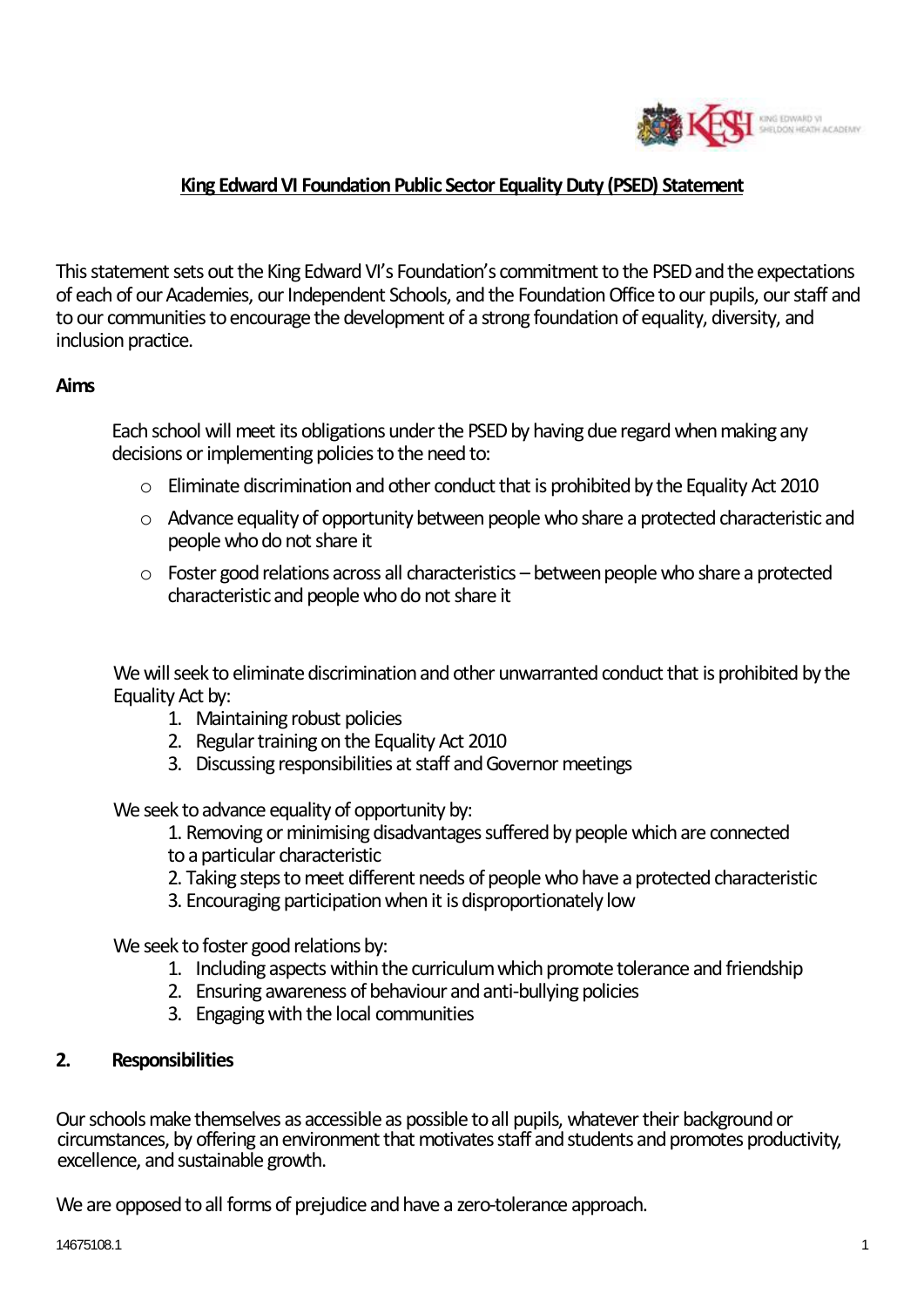Every person in our organisation is responsible for creating and sustaining an inclusive environment based on mutual respect and is given the tools and help to do this. No one, including any pupil, prospective pupil, or other member of the school community will be discriminated against, harassed or victimised because of:

- Age
- Disability
- Gender reassignment
- Marital or civil partner status
- Pregnancy or maternity
- Race
- Religion or belief
- Sex
- Sexual orientation

All schools will have clearly defined procedures for addressing incidents of a potentially prejudicial, bullying, or discriminatory nature and to ensure that these procedures are available for staff and pupils to obtain.

# **3. Guiding Principles**

In fulfilling the legal obligations referred to above we are also guided by the following nine principles:

- **Principle 1:** All learners are of equal worth
- **Principle 2:** We recognise and respect difference
- **Principle 3:** We foster positive attitudes and relationships, and a shared sense of cohesion and belonging
- **Principle 4:** We observe good equalities practice in staff recruitment, retention, and development
- **Principle 5:** We aim to reduce and remove inequalities and barriers
- **Principle 6:** We consult widely
- **Principle 7:** Society should benefit
- **Principle 8:** We base our policies and practice on sound evidence
- **Principle 9:** We work towards measurable equality objectives